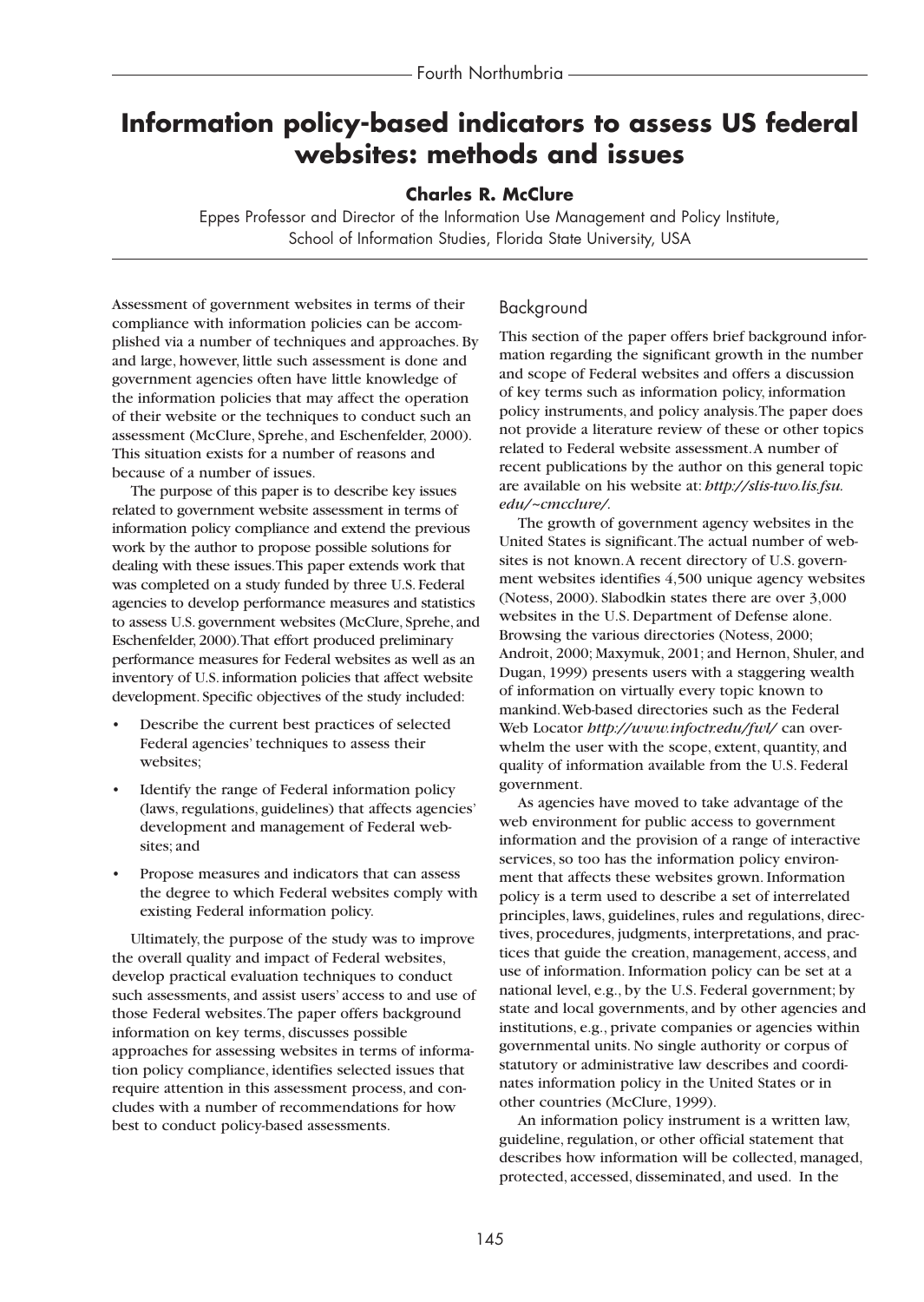United States, Federal information policies are shaped by a number of key policy instruments, including:

- The Freedom of Information Act (5 *USC* 552), which outlines procedures by which individuals can request government information;
- The Privacy Act (5 *USC* 552a), which protects individuals from unwarranted government use of personal information and outlines procedures by which individuals can obtain information that the government may maintain about them;
- The U.S. Government Printing Office's Depository Library Program (44 *USC* 19) and Federal printing laws (44 *USC* 17), which insure that a basic collection of government information is made available to the public through selected libraries;
- The Copyright Act (17 *USC* 101), which provides certain protections for authors of literary and other types of work and sets the stage for determining intellectual property rights.

Many other information policy instruments exist; these are offered as illustrative of a broad set of instruments that affect information management in general and website development and operations in particular.

One of the most significant policy instruments related to assessing Federal websites is the *Government Performance Results Act (GPRA) of 1993* (P.L.103-62) and follow-on laws and regulations. GPRA mandates the adoption of a strategic and annual planning process, which is tied to budget and authorization cycles and will be based on established and measurable performance indicators for every program.Although this act was made law prior to the expansion and wide public use of the Internet, particularly the Web, the mandate for the development of performance indicators tied to annual budgeting and strategic planning applies to services offered in an electronic environment.

Performance indicators for Federal websites consist of measures that permit an agency to demonstrate whether its websites are or are not meeting the performance goals set forth for the sites.The GPRA is a cornerstone for Federal program assessment and was referenced in the Bush Administration's budget proposal for 2002-2003 as a basis for funding various programs including E-commerce and E-government. Compliance with GPRA by agencies is uneven at best; compliance with GPRA regarding agency websites is more limited.

Assessment of information policies and information policy instruments typically involves the use of various policy analysis techniques.What policy analysis is and the techniques by which it can (or should) be applied is quite contentious and beyond the scope of this paper (see Doty, 2001). Since policy analysis is often prescriptive – offering specific recommendations to deal with issues – its application in assessing U.S. websites offers a

number of challenges.An overview of some of these techniques and how they can be applied to information policy analysis can be found in McClure, Bertot, and Moen (1999) and Majchrzak (1984).

#### Policy Instruments Affecting U.S. Websites

A first step in conducting an assessment of Federal websites in terms of their compliance with government information policy requires an identification of the information policy instruments that may affect the development and management of those websites. Techniques to accomplish this task include:

- Online searching of appropriate databases;
- Traditional searching of print based resources including Federal laws, policies, and court decisions; and
- Interviews and focus groups with government and non-government information policy experts.

Once a candidate list of possible policy instruments is developed, detailed analysis of those instruments regarding the degree to which they may affect websites can be done.

There are two types of policy instruments that may affect the development and management of Federal websites.The first type of policy instruments are general in nature, and although they may not mention networked resources and services or websites directly, the instrument has impacts and implications for website management. Examples of these include privacy and security policies.A second type of policy instrument is specific to networked and web-based services. Examples of these include the *Government Paperwork Elimination Act* (P.L. 105-277) that prescribes how digital signatures will be implemented in electronic services delivery.

The McClure, Sprehe, and Eschenfelder study (2000) identified a broad range of Federal information policy instruments that direct agencies in designing, developing, and managing their websites in terms of: privacy, security, access by the handicapped, records management, intellectual property rights and copyright, public access, ongoing assessment programs, digital signatures, and more.

Figure 1 is an overview and summary of *selected* policy instruments that affect web development and management. Indeed, the extent to which Federal information policy affects the development, management, and evaluation of agency websites is significant.A detailed listing and discussion of these policy instruments is in Chapter 2 of the McClure, Sprehe, and Eschenfelder study and will not be repeated here.

#### Assessing Policy Instruments

A next basic step once a list of policy instruments has been identified that may affect web development and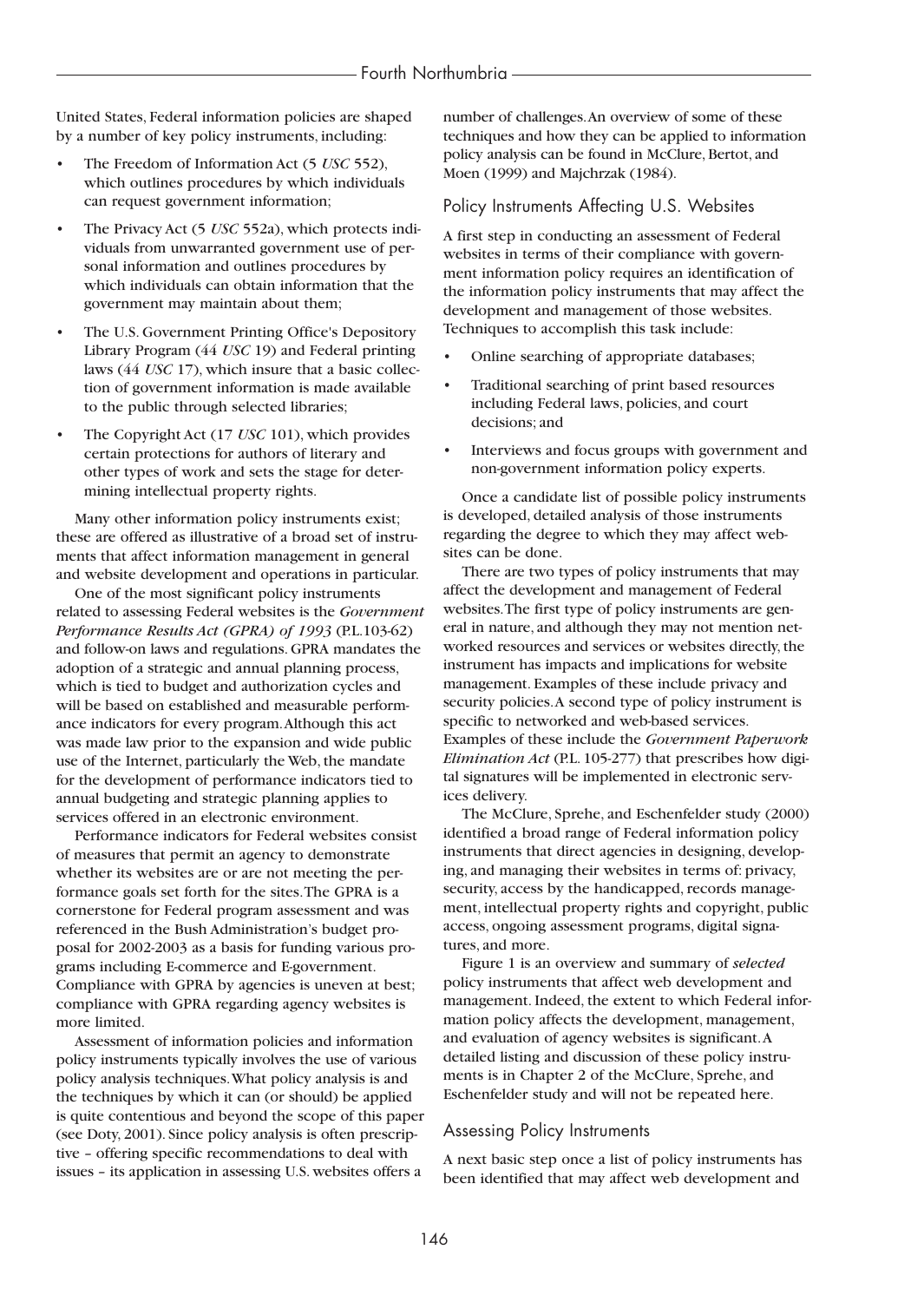management is to assess those instruments.This assessment can be based on a number of criteria. Figure 2 offers a preliminary set of criteria that can be used to compare and contrast these policy instruments.

Such an analysis can be done by assessing each policy instrument as it relates to website development and management – or completing the far right column on Figure 1.Typically this analysis requires a careful reading of the policy instrument and a determination of both direct and indirect applications of the policy to website development and management. In addition, the analysis can also be done in terms of:

- Comparison of government-wide policies against other government-wide policies;
- Comparison of agency-based policies against other policies within that agency;
- Comparison of agency-based policies against other agency policies; and
- Comparison of government-wide policies against other agency policies.

An example of such an analysis can be found in an assessment of the U.S. Department of Education websites (Hert, Eschenfelder, and McClure, 2000).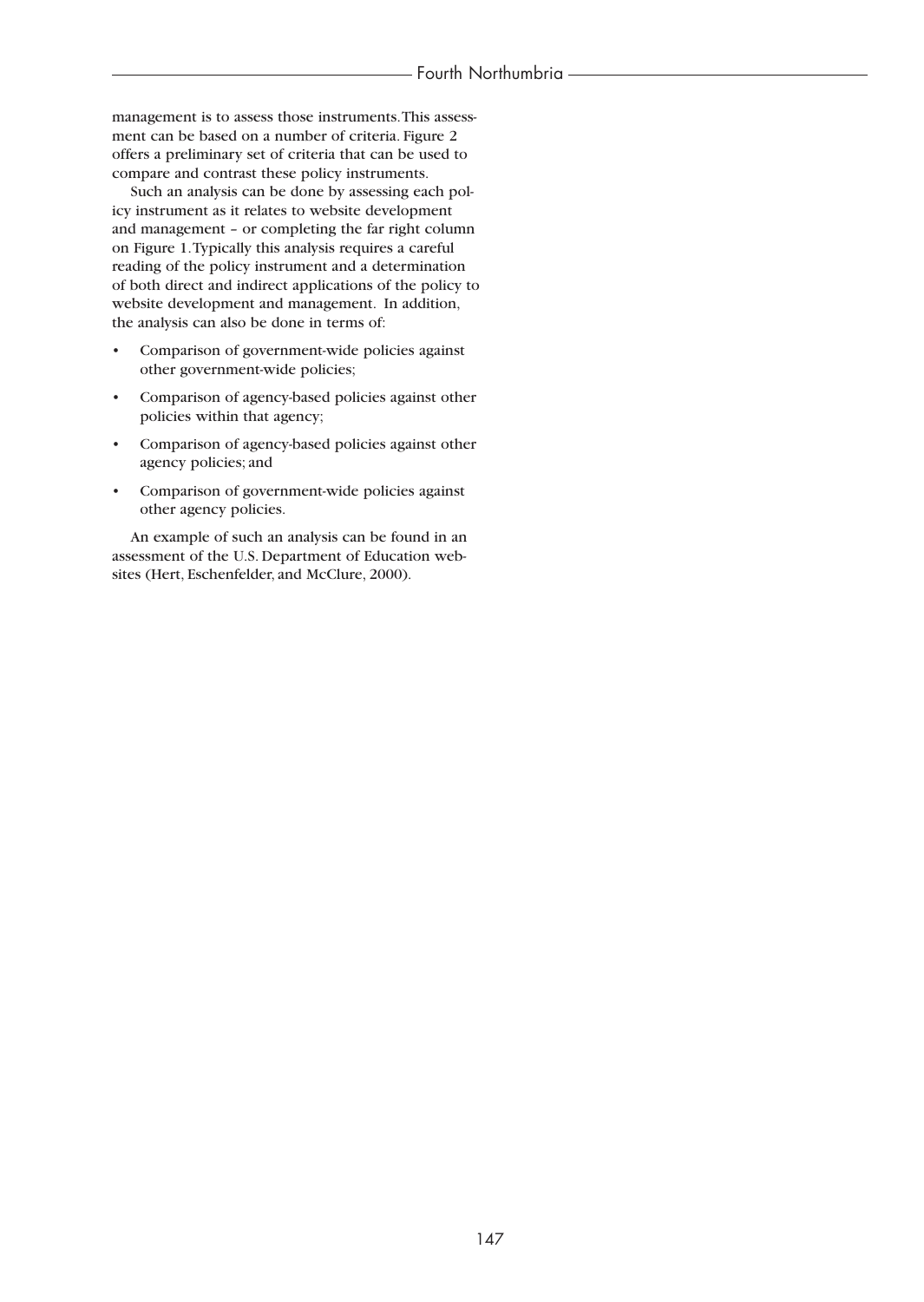|  |  |  | Figure 1. Summary of Selected Federal Policies Pertaining to Agency Websites |  |
|--|--|--|------------------------------------------------------------------------------|--|
|  |  |  |                                                                              |  |

|  | Statute, Presidential                     |                                              |                                                               |                                                                              |                                                                                                       |
|--|-------------------------------------------|----------------------------------------------|---------------------------------------------------------------|------------------------------------------------------------------------------|-------------------------------------------------------------------------------------------------------|
|  |                                           | <b>Topic</b>                                 | Directive, or Other<br>Document                               | Implementing<br>Guidance                                                     | Website<br><b>Implications</b>                                                                        |
|  | I. General<br>Government<br><b>Policy</b> | A. Performance                               | Government<br>and Results<br>and Results Act                  | OMB Circular A-11,<br>Performance                                            | Performance plans,<br>Part II<br>goals, and measures for<br>agency programs                           |
|  |                                           | <b>B.</b> Customer<br>Service                | E.O. 12862,<br><b>Setting Customer</b><br>Service Standards   | $\overline{\phantom{0}}$                                                     | Identify customers, their<br>needs, and set standards<br>and benchmarks                               |
|  |                                           | C. Accessible<br>Information<br>Technology   | Rehabilitation Act, -<br>section 508                          | Information technology                                                       | accessible to persons<br>with disabilities                                                            |
|  |                                           | D. Electronic<br>Government                  | Pres. Memo on -<br><b>Electronic Government</b>               |                                                                              | Standardized access to and<br>ease of finding government<br>information, plus privacy<br>and security |
|  | II. Federal<br>Information<br>Policy      | A. National<br>Information<br>Infrastructure | NII Agenda for Action                                         |                                                                              | Make govt. information<br>more easily and<br>equitably accessible                                     |
|  |                                           | B. Privacy and<br>the NII                    | Principles for<br>Providing and Using<br>Personal Information |                                                                              | Guidelines to personal<br>information users<br>and providers                                          |
|  |                                           | C. Copyright                                 | Digital Millennium<br>Copyright Act                           | $\overline{\phantom{0}}$                                                     | Protecting copyright<br>in electronic media                                                           |
|  |                                           | D. Rights of Access<br>to Information        | Freedom of<br><b>Information Act</b>                          | $\overline{a}$                                                               | State FOIA procedures<br>on websites                                                                  |
|  |                                           |                                              | <b>Electronic Freedom</b><br>of Information Act               | $\overline{a}$                                                               | Establish electronic reading<br>room on websites                                                      |
|  |                                           |                                              | Privacy Act                                                   | OMB Circular A-130,<br>Appendix I                                            | Handling of personal<br>information                                                                   |
|  |                                           |                                              |                                                               | Pres. Memo on<br>Privacy and Personal<br>Information<br>in Federal Records   | Review privacy policies and<br>practices; update notices of<br>systems of records                     |
|  |                                           |                                              |                                                               | M-99-18 on Privacy<br>Policies on Federal<br>Websites                        | Display privacy policies<br>on websites                                                               |
|  |                                           |                                              |                                                               | M-00-13 on Privacy<br>Policies and Data<br>Collection on Federal<br>Websites | Discouragement of and<br>restrictions on use of<br>"cookies" on websites;<br>comply with COPPA        |
|  |                                           | E. Paperwork<br>Reduction Act                | Paperwork<br><b>Reduction Act</b>                             | OMB Circular A-130                                                           | Framework for agency<br>information management plan,<br>including information<br>dissemination        |
|  |                                           | F. Clinger-Cohen Act                         | Information Technology E.O. 13011, Federal                    | Management Reform Act Information Technology and standardized                | Websites to be interoperable<br>across government                                                     |
|  |                                           |                                              |                                                               | Proposed Revision<br>of OMB Circular A-130,<br>April 13, 2000                | Mission based performance<br>measures for information<br>systems                                      |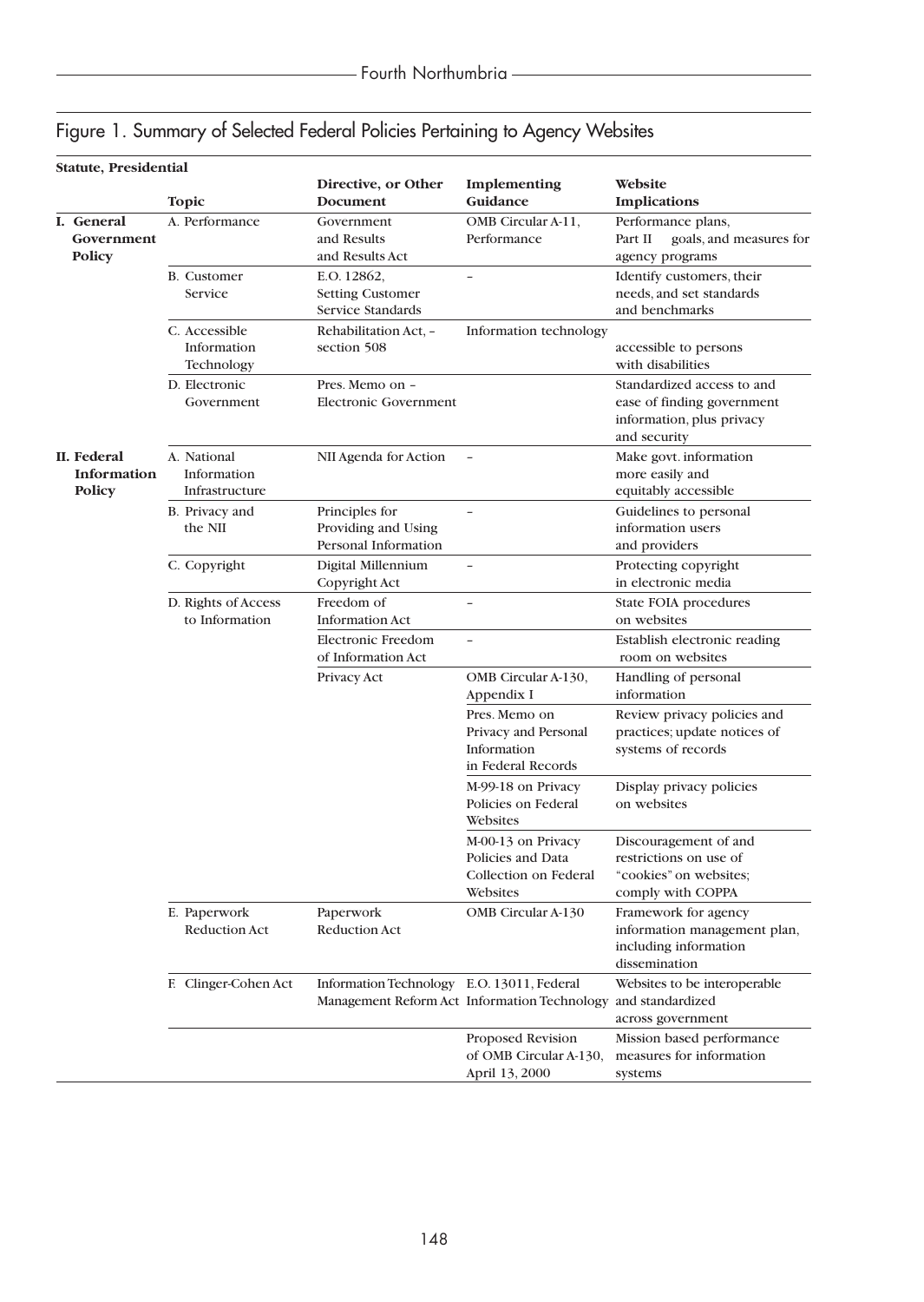| <b>Topic</b>                                          | Statute, Presidential<br>Directive, or Other<br>Document | Implementing<br>Guidance                                                                                       | Website<br><b>Implications</b>                                             |
|-------------------------------------------------------|----------------------------------------------------------|----------------------------------------------------------------------------------------------------------------|----------------------------------------------------------------------------|
| G. Security                                           | Computer<br>Security Act                                 | <b>OMB</b> Circular A-130<br>Appendix III                                                                      | Security controls for<br>federal information systems                       |
|                                                       |                                                          | PDD 63, Protecting<br>America' Critical<br><b>Infrastructures</b>                                              | Performance measures<br>for website security                               |
| H. Electronic<br>Collection and<br>Digital Signatures | Government<br>Paperwork<br><b>Elimination Act</b>        | <b>OMB</b> Notice:<br>Implementation of the<br>Government Paperwork and implement<br><b>Elimination Act</b>    | Increase and encourage<br>electronic data collection<br>digital signatures |
| <b>I.</b> Federal Records                             | <b>Federal Records Act</b>                               | General Records<br>Schedule 20, Electronic of records created<br>Records, and various<br><b>NARA Bulletins</b> | Provide for management<br>on websites                                      |

# Figure 1. Summary of Selected Federal Policies Pertaining to Agency Websites continued

At issue here is developing a coherent understanding of what the policy instruments require, how they are to be implemented, how they relate to website development and management, and what constitutes compliance. In fact, the U.S. policy instruments related to the development and management of web sites are complex and agency interpretation of what is, or is not, required regarding their website can have a number of interpretations.

# Figure 2. Criteria for Assessing Information Policy Instruments

- Ambiguity
	- Can a reasonable outsider infer what the policy is (briefly summarize the policy)?
	- Can the policy be interpreted in multiple ways, and if so, how?
	- What is the extent or length of the policy?
	- Are key terms carefully defined?
	- Does the policy contain examples or application to minimize confusion?
	- Does the policy cover one topic or multiple topics and are there clear links between the various topics?
- Contradictions
	- Do policies appear in the same document, which contradict this particular policy?
	- Do policies appear in other government-wide documents, which contradict this particular policy?
	- Do policies appear in (internal) agency documents, which contradict this particular policy?
	- Are there judicial decisions that contradict this particular policy?
- Duplication
	- Does the same policy or wording appear more than once within the same document?
	- Does the same policy or wording appear in other government-wide or agency documents?
- Gaps
	- Are there areas where additional guidance in how to interpret or implement the policy is needed?
	- Should more detail or explanation or justification be provided in the policy?
	- Would specific examples clarify how to implement the policy?
- Inconsistencies (gray areas that are not necessarily contradictions)
	- Are different directions for implementation of policies provided within a given document?
	- Are different directions for implementation of policies provided across similar policy instruments?
	- Are responsibilities and roles of policymakers the same for similar policies across different policy instruments?
- Enforcement
	- Are there explicit statements as to how the policy will be enforced?
	- Are there explicit statements as to who, or which agency, will have oversight for agency compliance?
	- Are penalties and consequences for non-compliance made explicit?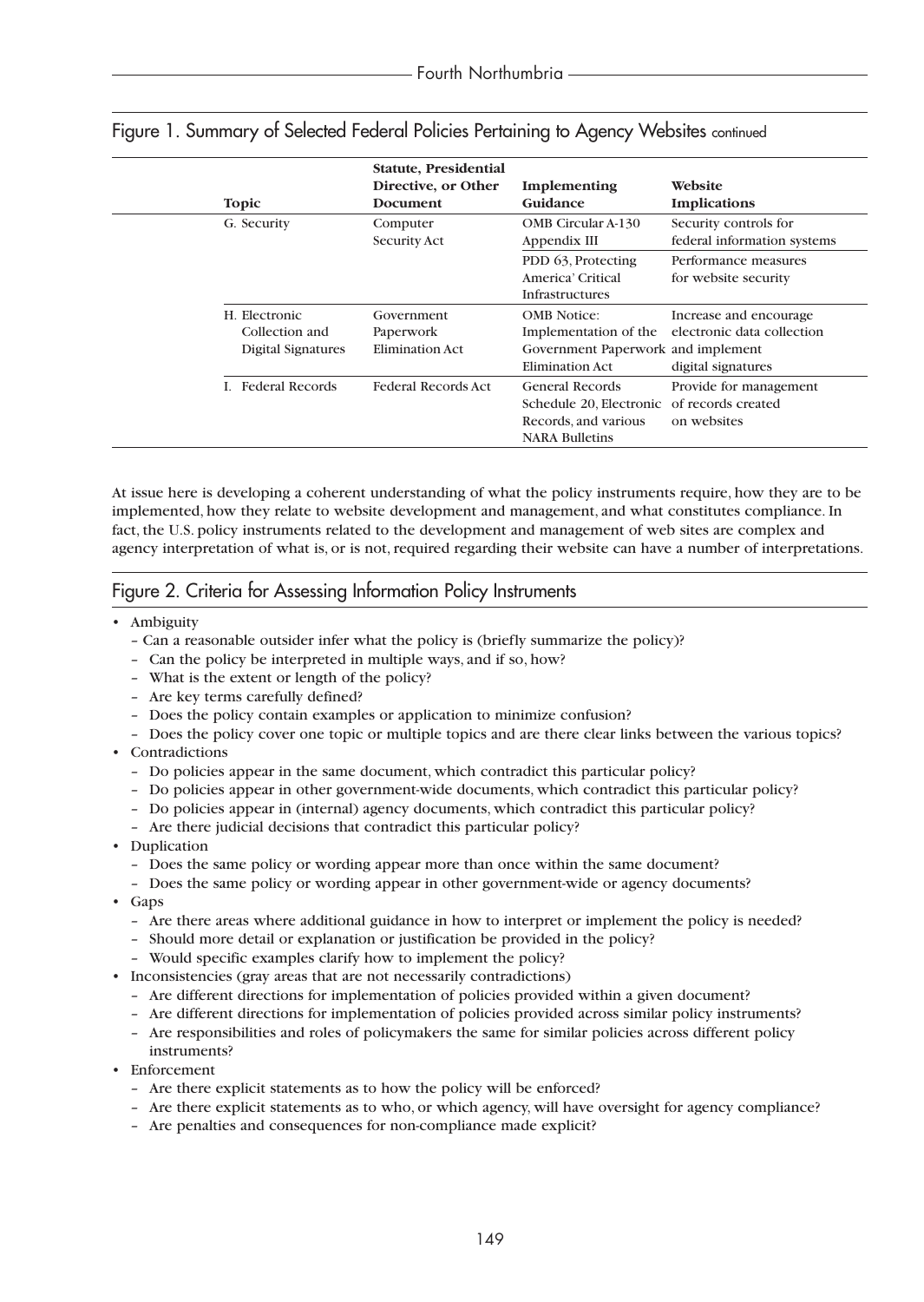- Modifications and Updates
	- Is there an explicit process for collecting user feedback (users both within and outside the agency)?
	- Are details provided on the process by which the policy can be modified, updated, rescinded, etc.?
	- Is there a process that insures regular and ongoing review of the policies given the passage of time and the likelihood that other similar policies have been passed or approved?

These criteria offer a beginning sense of the types of questions to ask and the analysis criteria that can be employed in assessing the various policy instruments as they relate to websites.

# Determining Compliance

Next, the policy analyst determines the degree to which the agency has or has not complied with the policy instruments.A number of techniques can be employed to make such a determination:

- **Analysis of Website.** In this approach, the policy analysis determines the degree to which the website itself is in compliance with policy instruments. For example, is there a privacy statement (as required by law) on the homepage? Does the website use cookies? Depending on the nature of the assessment a list of criteria or factors can be developed and the policy analyst can look for physical evidence on the website to indicate that these criteria are being met.
- **Analysis of Agency Guidelines and Policies.** This approach requires the policy analyst to do a "Side By Side" analysis of agency guidelines and policy related to their website against the government-wide policy instruments (side by side analysis techniques discussed in McClure, Bertot, and Moen, 1999). For example, are there internal documents at the agency that describe how the website is evaluated and the performance measures in use for the website as per requirements of GPRA?
- **Interviews and Focus Groups.** Especially useful are conducting a number of interviews, focus groups, and/or discussion sessions with key informants in the agency. Discussion questions can probe the degree to which they are knowledgeable about various policy instruments that affect their website; how they have implemented those policies; and the degree they think the agency is in compliance with the governmentwide policy instruments.
- **Analysis of Management Structure.** To what degree does the agency have an organizational and management structure that plans and evaluates the website (in general) and considers compliance with existing Federal policies? Such a structure is essential to coordinate such assessments and to insure that there is assigned responsibility to determine the degree of compliance.
- **External Expert.** Another approach to employ is to have an external expert (i.e., someone from a policymaking unit of Congress or a policy-enforcing unit from the Executive branch review the website and/or interview key informants at the agency). Oftentimes, the people who wrote the policies or who have to enforce the policies are best qualified to assess the degree to which the agency is in compliance with the policy instruments.

These techniques are not intended to be a comprehensive listing of possible approaches for assessing the degree to which an agency is compliance with particular information policy instruments. Other traditional evaluation approaches, e.g., surveys can also be used (Rossi, Freeman, and Lipsey, 1999).

Basically, however, the policy analyst asks,"To what degree is the agency in compliance with specific aspects of appropriate information policy instruments?" Given the expanse of policy instruments that can be considered, usually a checklist that is most appropriate for a particular agency can be employed. Figure 3 is an example of such a checklist.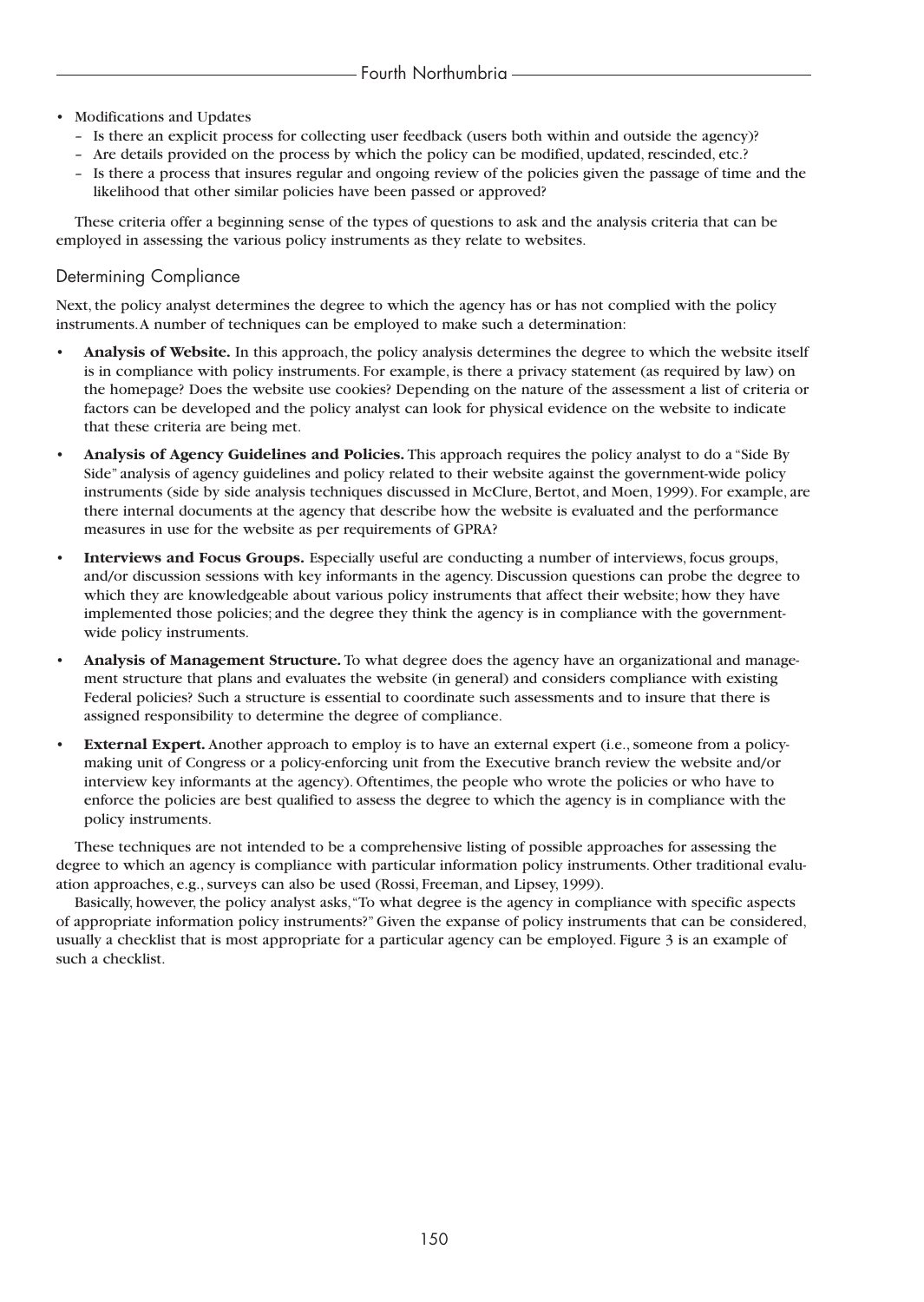| <b>Statute/Policy</b>  | <b>Checklist Question</b>                                                                  |
|------------------------|--------------------------------------------------------------------------------------------|
| 1. Privacy             | A. Does the website contain a privacy notice that complies with the OMB guidance and       |
|                        | model language for federal websites?                                                       |
|                        | B. Does the website avoid the use of "cookies" or observe OMB-stipulated restrictions?     |
|                        | C. Does the website comply with the Children's Online Privacy Protection Act, particularly |
|                        | with regard to collecting personal information from children? (Same as 9-B below)          |
| 2. Freedom of          | A. Conventional FOIA: Does the website contain clear procedures Information Act for        |
|                        | requesting agency records under FOIA?                                                      |
|                        | B. Electronic FOIA: Does the website contain an Electronic FOIA Reading Room?              |
| 3. Copyright           | A. Does the website management include provisions to ensure that copyrighted materials     |
|                        | are not posted without permission from copyright holders?                                  |
|                        | B. Reuse Restrictions: Can the site content be freely reused without restriction?          |
| 4. Accessibility       | Does the website make provision for accessibility for persons with disabilities?           |
| 5. Security            | Does the website management include adequate provisions for protecting the security of     |
|                        | agency information systems?                                                                |
| 6. Paperwork           | Do information collections undertaken via the website have appropriate OMB clearances?     |
| <b>Reduction Act</b>   |                                                                                            |
|                        | Does the website comply with provisions for the Government Information Locator             |
|                        | Service?                                                                                   |
| 7. Government          | A. Does the website permit and encourage electronic information collection?                |
| Paperwork              |                                                                                            |
| <b>Elimination Act</b> | B. Does the website permit use of digital signatures?                                      |
| 8. Federal             | Does the website management include adequate provision for identifying website records     |
| Records Act            | and transferring records to agency record keeping systems?                                 |
| 9. Access for          | A. Does the website comply with the President's April 1997 guidance on expanding           |
| Children               | Internet access for children, parents, and teachers?                                       |
|                        | B. Does the website comply with the Children's Online Privacy Protection Act, particularly |
|                        | with regard to collecting personal information from children? (Same as 1-C above)          |

Figure 3. Checklist of Policy Conditions To Assess Federal Agency Websites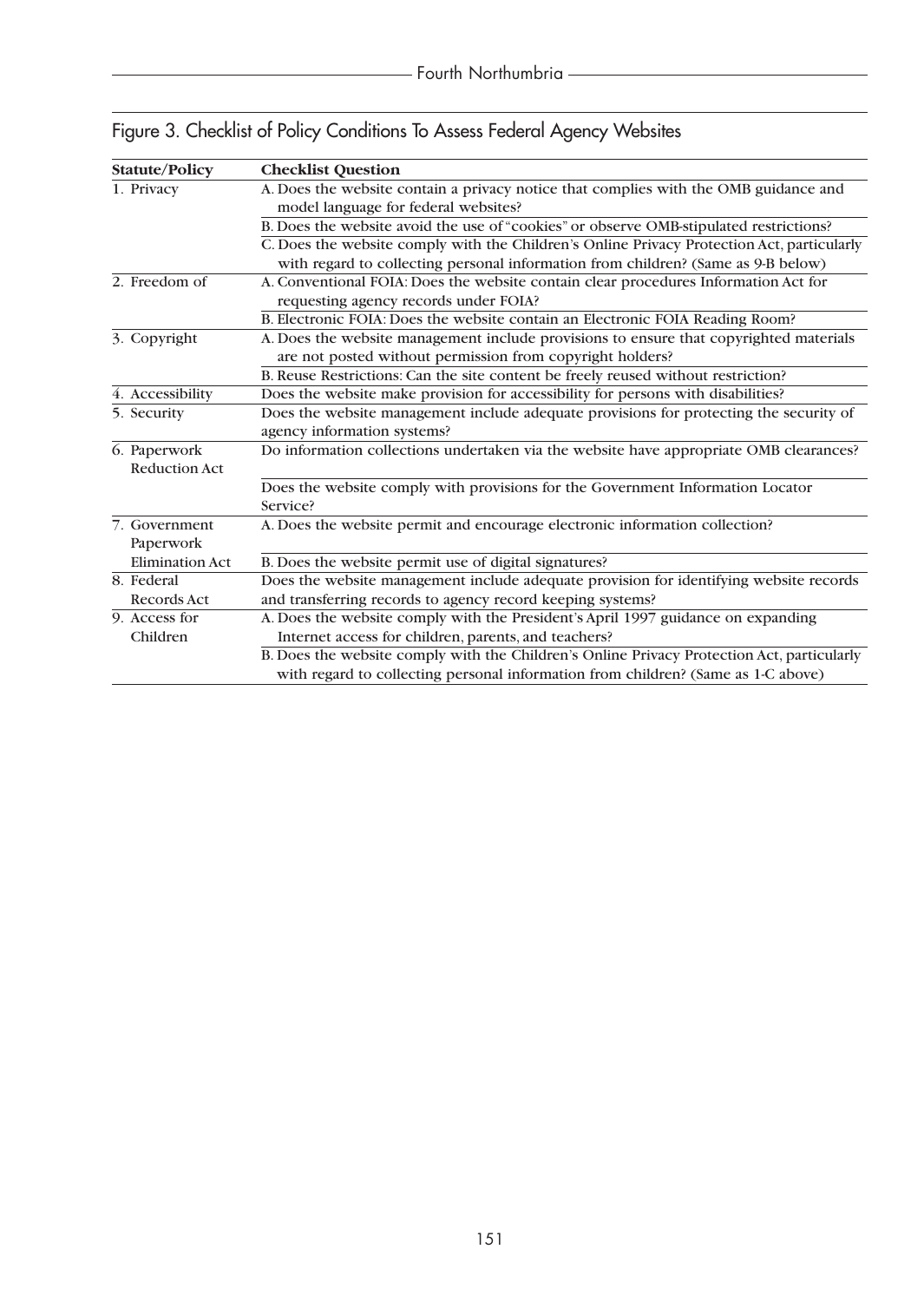### Selected Issues

The above discussion of conducting an assessment of the degree to which government websites are in compliance with information policies is, at best, only a summary. Detailed descriptions of methods, techniques, data collection instruments, etc. can be found in Hert, Eischenfelder, and McClure (2000) and in McClure, Sprehe, and Eschenfelder (2000). Given the approach outlined above, this section describes a number of issues yet to be resolved in conducting this type of assessment.

#### DETERMINING SPECIFIC LEGISLATIVE OR EXECUTIVE INTENT

The original legislative or executive intent of a particular policy instrument may be problematic to determine. Oftentimes, the intent of the Congress versus that of the Administration may be different or even at odds. Determination of original intent may require the review of Congressional committee reports and hearings or position papers and other documents from the Administration that were used to shape the policy instrument. Discussion with Congressional staff who had responsibility for the development of the legislation can also be useful.

#### INTERPRETATION OF POLICY INSTRUMENTS

Related to determining Congressional or Administrative intent is the difficulty of interpreting what, exactly, the law means in terms of application. For example, reasonable people can disagree on the extent and level of evaluation and performance assessment required under GPRA. How an agency interprets the mandate to have performance measures for its website versus how a Congressional oversight committee interprets "performance measures" may be quite different. In some cases, for example the Freedom of Information Act, final interpretation and how a law is to be applied results only after a decision from the courts.

#### *DEGREE* TO WHICH AN AGENCY IS IN COMPLIANCE WITH A POLICY INSTRUMENT

While the checklist suggested in Figure 3 is a useful beginning point to determine compliance, it is only that – a beginning point. In fact, these questions cannot usually be answered by "yes" or "no" as the figure suggests.The typical answer is that the website has some level or *degree* of compliance with a particular policy. For example, the website may have a privacy statement on the homepage but it only partially meets the guidelines from the Office of Management and Budget.Thus, determining the degree to which a website meets policies can be problematic. It can be especially problematic when different people within the same agency have different views on the degree to which that policy is, in fact, being met.

#### AGENCY RESOURCES TO IMPLEMENT POLICY INSTRUMENTS

The degree to which agencies have the resources, staff, technical support, and time to implement the policies that affect website development and management is also a key issue. In previous studies conducted, web managers knew they were not in compliance with a particular policy but had no resources to implement the policy.Agency managers often refer to such policies as "unfunded mandates" as they were told to manage their websites a certain way but were not given additional resources to do so.

A recent example of this issue is implementing provisions of the Rehabilitation Act as amended in 1998 (P.L. 105-220 Section 508).This law requires that Federal agencies' electronic and information technology be accessible to people with disabilities, including employees and members of the public.After numerous delays in implementing the policy due to significant costs, the law is to be in effect as of June 2001. No additional resources were budgeted to agencies to comply with the law and there are still numerous problems for agencies to be in compliance with the law (Matthews, 2001).

#### MULTIPLE WEB SITES WITHIN THE SAME AGENCY

The U.S. Department of Education, similar to numerous other Departments, has literally hundreds of websites throughout various agencies and offices in the Department.The extent to which one website is in compliance with Federal policy can vary significantly from another website within the same department. Oftentimes, there is limited coordination and contradictory management of the websites within a department or agency.Thus, compliance by a particular website within a department of a particular policy instrument does not insure that other units of the department also are in compliance.

#### IMPORTANCE OF ASSESSMENT PROCESS

Developing and implementing the *process* for policy assessment and compliance (including agreement on which indicators or criteria to use) may be more important than the actual results of the assessment. Lakos (1999) notes the importance of a "culture of evaluation" that needs to be established in an organization prior to successful and ongoing assessment. Developing a process for assessing compliance with information policy related to websites and obtaining a buy-in from staff to participate in that process is a critical success factor for such assessment as outlined in this paper.

#### FLEXIBILITY AND IMPORTANCE OF MULTI-METHOD APPROACHES

The methods and data collection techniques outlined in this paper suggest the importance of multi-method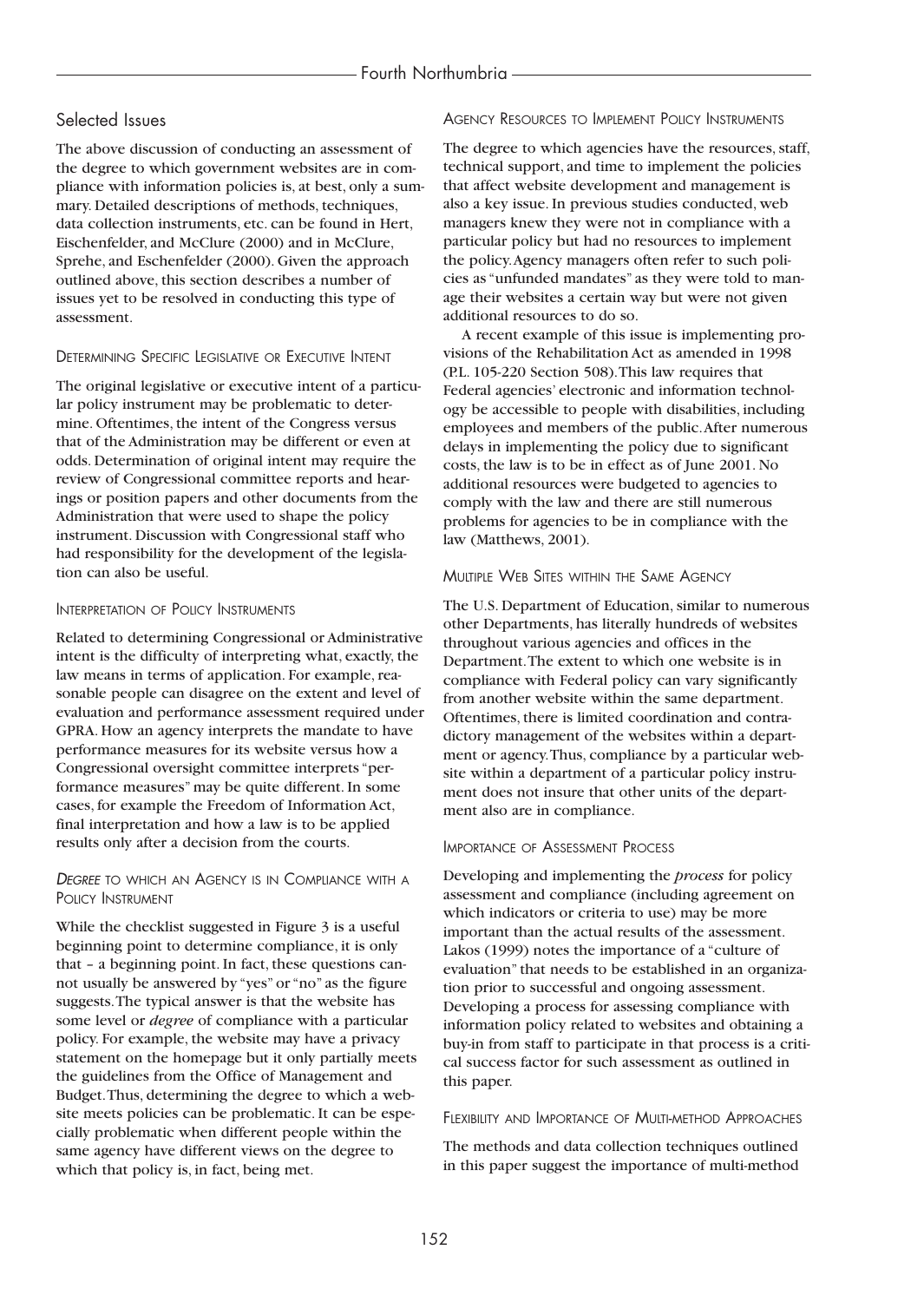strategies.The experience of this investigator is that some methods work best in some governmental organizational settings and others do not. On one hand the policy analyst needs to employ an "If….Then…." approach for method and data collection. If the agency has minimal knowledge of information policies affecting websites, then the analyst may need to first inform and educate the agency staff about the policies and why they are important.

Further, the policy analyst needs to be "fleet-footed" in the selection and use of specific methods and data collection. If one approach (e.g., staff surveys) is not successful then perhaps an analysis of agency documents, reports, guidelines, and other policies may be successful. In the selection of method and data collection techniques careful thought must be given to the level of effort it will take to obtain the data versus the usefulness of the data received. Finally, we have found that methods and data collection that would seem to work in all agencies simply do not.

#### GOOD ENOUGH DATA

It is unclear if traditional quality of data concerns with reliability, validity, usability, and generalizability are appropriate when utilizing naturalistic data collection and analysis approaches – "good enough" data may replace "high quality" data for purposes of decision making regarding website information policy compliance. For most agencies trying to comply with a host of information policy requirements, they need prescriptive advice for how best to move toward more or better compliance.Website managers have little patience with academics who want in-depth analysis of data as opposed to practical recommendations for how to solve a particular problem.

#### Improving Policy-Based Asessments

Preliminary findings from work done to date suggest that assessment techniques, measures, and indicators can be developed that assess the degree to which Federal agencies are in compliance with information policy laws, regulations, and guidelines that affect the development and management of those websites. While there certainly are a number of issues to address and resolve, techniques for conducting such assessments are possible.

There is less confidence that there is the interest, knowledge, skills, and motivation at the government agency level to engage in such assessments.As suggested above, agency officials have numerous demands on their time and resources.The extent to which they can commit those resources to evaluating compliance with information policies is problematic at best. Past experience from this investigator suggests that the best motivator for agency compliance with information policy is litigation against the agency or the threat of litigation.

Further, the study team believes that the methods employed and the indicators under development can be utilized for assessing policy compliance for other governmental entities – especially at the state and local governmental levels. Remaining to be explored is the degree to which the techniques outlined here can be applied successfully to other countries.

Ultimately, the policy analyst must use very practical and reality-based approaches for conducting policybased assessments.These include:

- Excellent working knowledge of the information policy instruments and implications of those instruments for website development and management;
- Having fewer measures and statistics that are most useful to the agency as opposed to a large collection of statistics and measures which are unclear and very time-consuming to produce;
- Efficient data collection methods that do not require significant time on the part of agency personnel;
- Straight-forward data analysis that does not include complicated statistical computations; and
- Short, concise reporting with specific, practical, and do-able recommendations that are easily understood by agency staff.

Methods and measures for assessing agency compliance with information policy are only in their infancy. A significant amount of work is still needed in this evaluation area, but work is progressing. Indeed, better assessment techniques and more useful measures are essential if U.S. and other governmental organizations are to provide better websites that comply with existing laws and regulations.

# **References**

- Androit, Laurie (2000) Internet Blue Pages: *The Guide to Federal Government Websites.* Medford, NJ: Information Today
- Bertot, John Carlo; McClure, Charles R. and Moen, William (1999) "Descriptive Assessment of Information Policy Initiatives:The Government Information Locator System (GILS) as Example" in *Journal of the American Society for Information Science,* 50: 313-330
- Doty, Philip (2001) Policy Analysis and Networked Information:"There are Eight Million Stories…" in Charles R. McClure and John Carlo Bertot, eds. *Evaluating Networked Information Services: Techniques, Policy, and Issues.* Medford, NJ: Information Today, pp. 213-254